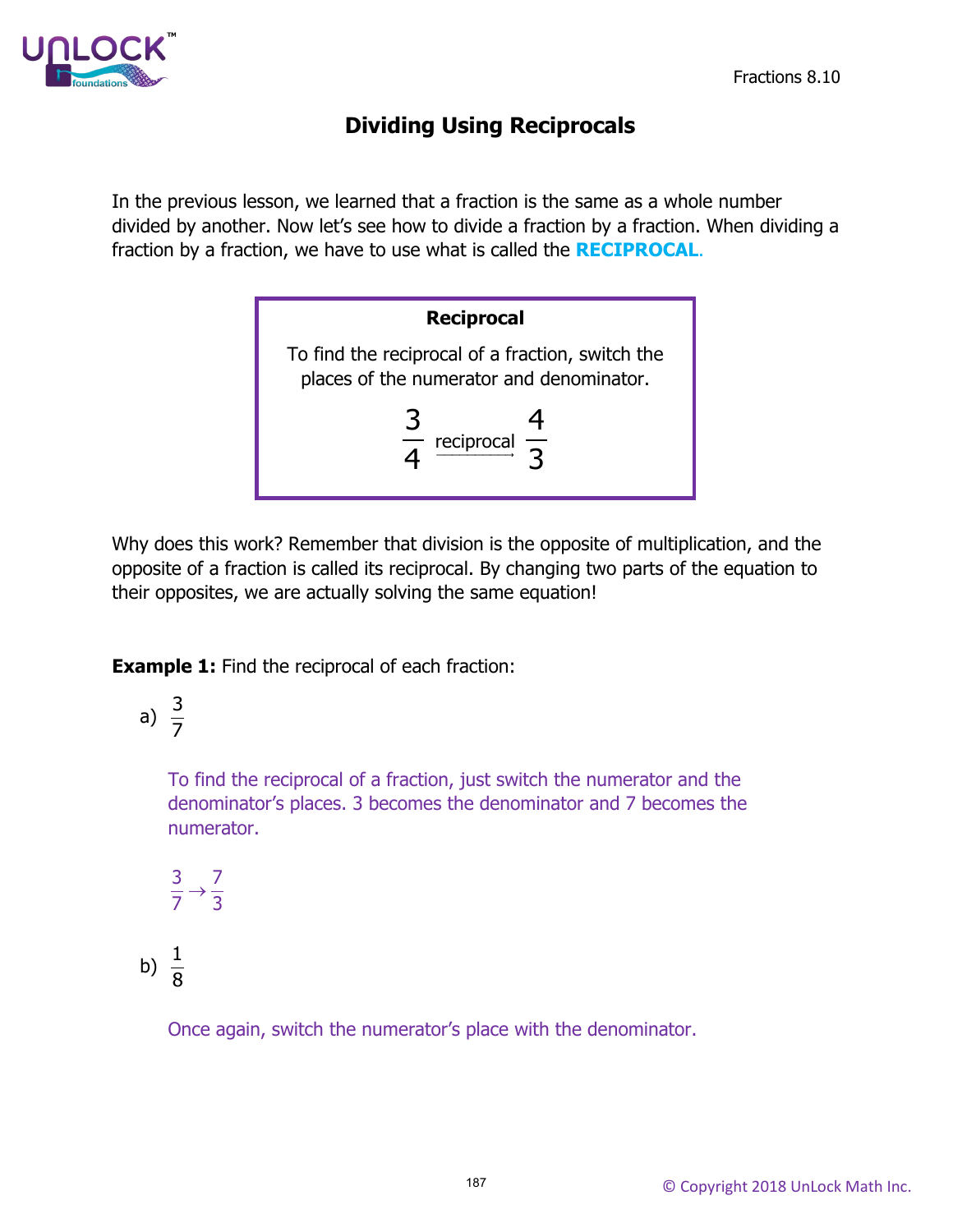

$$
\frac{1}{8}\rightarrow \frac{8}{1}
$$

We should always simplify our fractions whenever possible.  $\frac{8}{1}$  $\frac{1}{1}$  is actually the whole number 8, so the reciprocal is 8.

c) 9

Like the question above, 9 is actually equal to the fraction  $\frac{9}{1}$ 1 . We can then take the reciprocal of this fraction.

9 1 1 9  $\rightarrow$ 

> **Dividing Using Reciprocals** To divide fractions, change the **divisor** to its **reciprocal** and then multiply instead. 4 4 3 3  $1 \quad 3 \quad 1$ 2 4 2  $\div \frac{3}{4} = \frac{1}{2} \times$

**Example 2:** Divide the following fractions:

a)

 $\frac{1}{2}$  ÷  $\frac{3}{4}$ 3 4

We need to change the division sign to multiplication and the second fraction to its reciprocal. The reciprocal of  $\frac{3}{4}$ 4 is  $\frac{4}{3}$ , so:

 $1, 3, 1, 4$ 34 33  $\div \frac{3}{4} = \frac{1}{2} \times$ 

Now multiply the fraction. First we multiply the numerators: 1 times 4 is 4. Then we multiply the denominators: 3 times 3 is 9.

 $1^{4}$  4 33 9  $\times\frac{1}{2}$  =